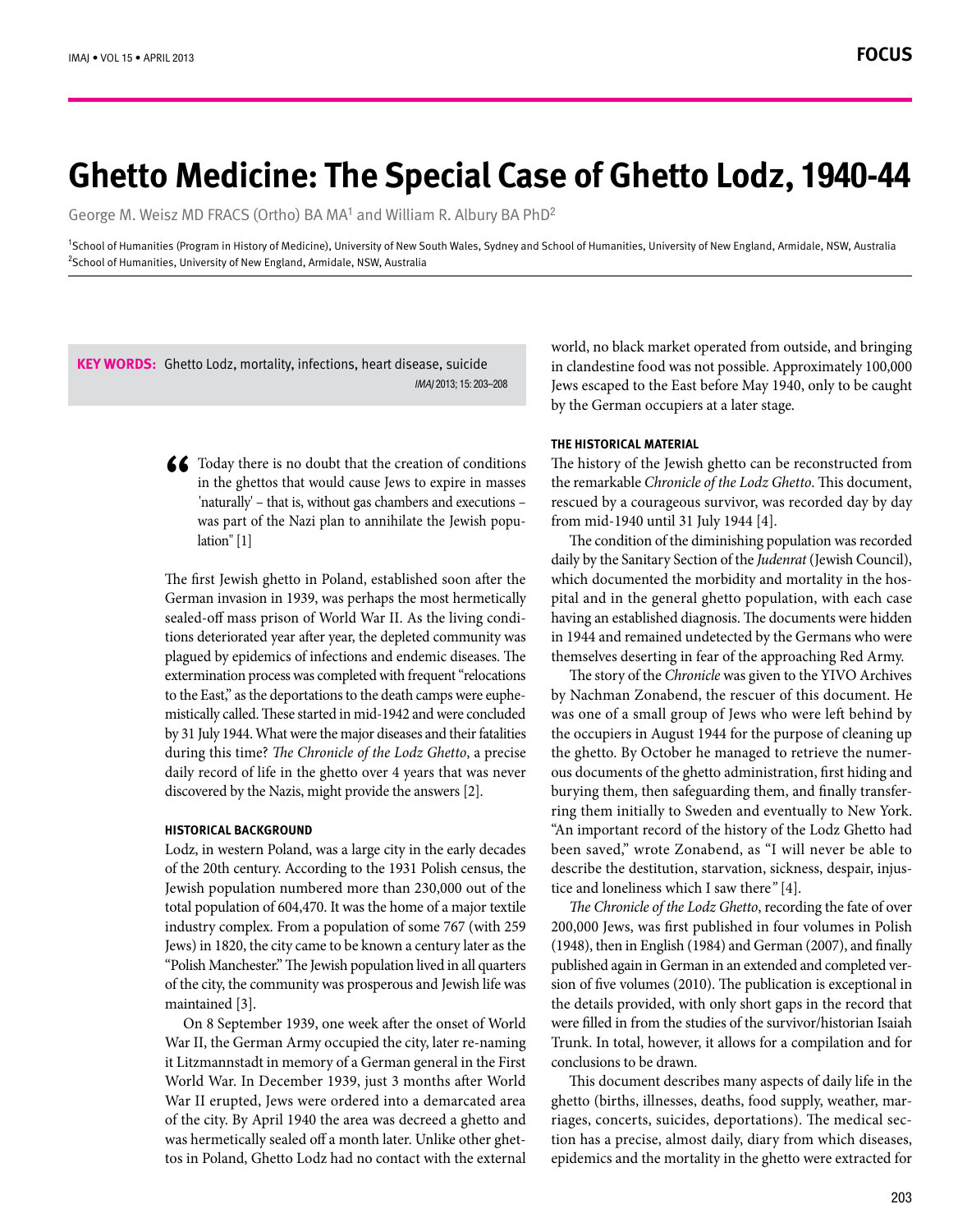this article. Various other interpretations have been published from these documents, and indeed the library on Ghetto Lodz is voluminous  $[1,5-13]$ .

# **Methods**

Our study includes the total number of deaths reported in the Chronicle over 4.5 years. The illnesses recorded were counted, the figures obtained were tabulated, statistical representations were constructed, and conclusions were deduced. A review of the daily and monthly records over 4.5 years allowed for a compilation of the total number of disease-related deaths in the ghetto. The absolute numbers obtained were converted to per-thousands (‰) of the diminishing population. Infectious diseases were multiple, including typhoid fever, dysentery, scarlet fever, diphtheria, typhus exantematicus (spotted fever) and tuberculosis. The last two diseases were chosen for this study, being more devastating; and these together with heart disease were the main causes of death, other than killings, beatings and freezing. Suicide rates were also documented. Our figures might be somewhat different from official ones; ies may contain: a) data taken from a different publication this variation can be attributed to the fact that other studreporting only figures from hospital cases; b) partial data ing in 1942; c) differences in statistical reporting such as the only, for example covering 5 or 6 months in a year or ceasthousand of population; d) summation in averages of several calculation of results in percentage figures rather than peryears rather than separate individual years.

# **Results**

The recorded decrease in the population is used as the basis for comparisons with the incidence of diseases [Figure 1]  $[14]$ .

# **Suicides**

The *Chronicle* documented a low rate of suicides. Indeed, tation of the number of people who succumbed: just a few once tabulated, they indicate a fairly linear graphic represencases per thousand each year.

## **Typhus**

Typhus exantematicus appeared as a high fever, malaise, skin spots, hemorrhages, kidney failure and encephalitis, the last two being the main causes of death, which was expected in up to 30% of those infected. The louse-transmitted minuscule  $Rickettsia provazekii$  was the agent for this disease.

The absolute recorded figures in the *Chronicle* were related to the yearly changing population [Figure 2]. The disease was non-existent before the war and was recorded with 0.28/1000 mortality (28 cases) by the start of 1941, increasing to  $4.0\%$  in 1942. Surprisingly, the total number of mortality cases fell in









1943 to just 1.57‰; by the end of the liquidation of the ghetto on 31 July 1944, with only sporadic cases it was equivalent to 0.02‰.

### **Tuberculosis**

TB was the most devastating infectious disease in the ghetto, with the highest percentage of case fatalities. The disease was reported before the war in 8.2% of cases in the Jewish population of Lodz, extracted from an average of 5 pre-war years (1931-36) [1].

 $TR =$ tuberculosis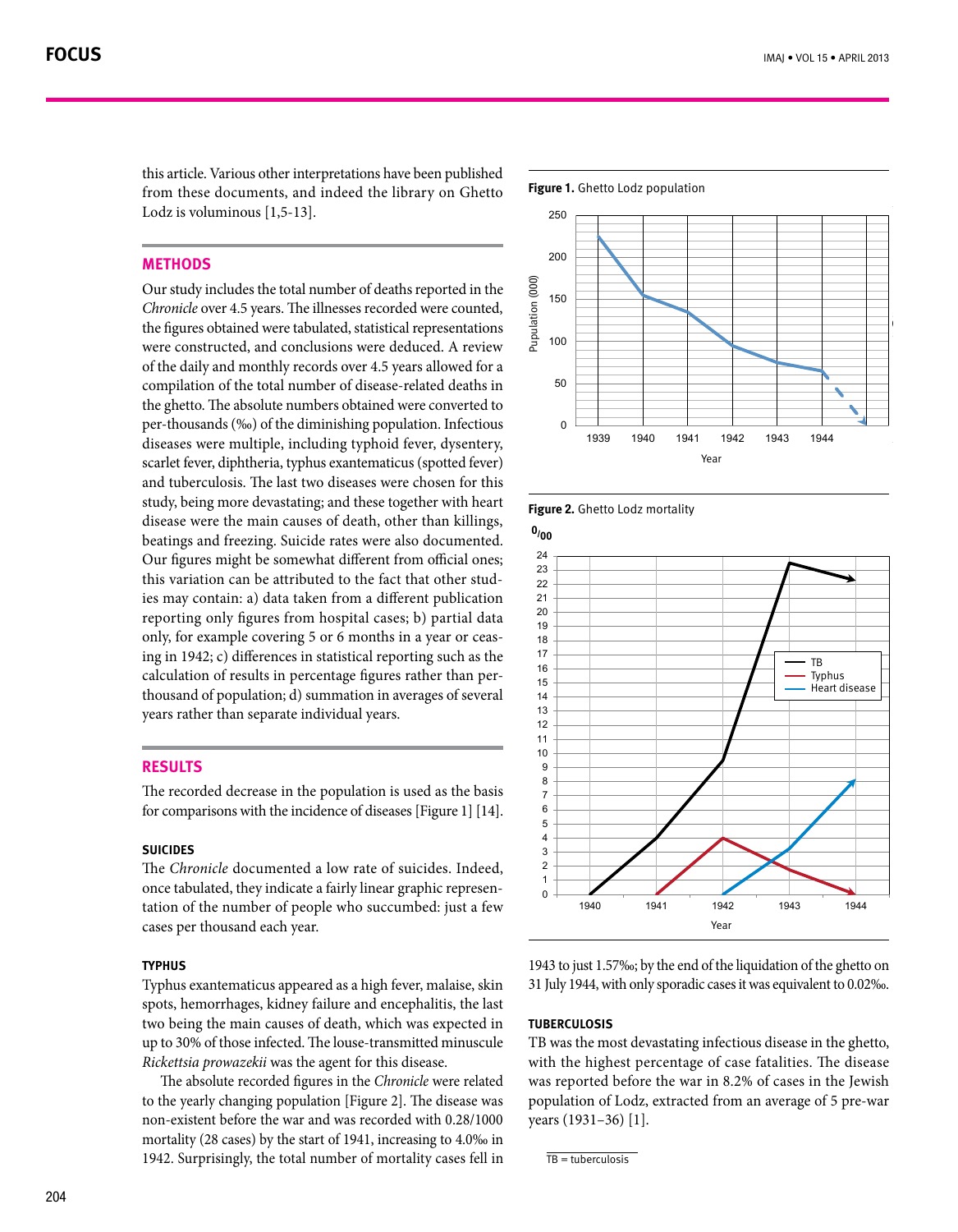In our study, the absolute figures obtained from the Chronicle were converted to the relative figures per thousand of the shrinking population [Figure 2]. The statistics found a progressive, highly significant increase in the number of TB deaths per thousand of the population. These were recorded as 3.9‰ in 1941, 2.4‰ in the first 4 months of 1942 extrapolated to 9.2‰ by the end of the year. From that date on, despite a downturn in the population, a progressive increase in the total cases of TB death became evident, namely 23.65‰ in 1943 and tion all cases of TB were combined, unlike the statistics in other  $22.44\%$  in the first 7 months of 1944. In our statistical summastudies where lung, intestinal and brain disease from TB were separately categorized.

## **HEART DISEASE**

The *Chronicle* data indicate that the incidence of death from heart disease was initially 0.04‰ of the population in 1942, followed by a sharp increase to 3.3‰ in 1943. As a result of a lation of incidence becomes even more significant. Later on, decrease in the general population, the per-thousand calcuduring the first 7 months of 1944, the number of deaths from heart disease rose to 8.43‰.

# **Discussion**

cal political approach nurtured by the hatred of Jews. The centration of Jews in Poland, was a clear example of an illogi-The Nazis' handling of Ghetto Lodz, the second largest conghetto was populated by a highly professional, experienced and motivated Jewish community with a depth of experience in the textile industry, ready under duress to organize and submit their expertise to the occupiers. It was not until late 1944 that the deportations to death camps ceased and the transfer of Jewish workers from other ghettos to Germany started. By that time, however, it was too late to save the Ghetto Lodz population as the last deportation on 31 July 1944 liquidated the entire ghetto, as had been demanded earlier by Himmler.

tions varies slightly with each publication, but it was estimated The exact size of the Jewish population and of the deportato be around 230,000 in 1939. It is known that the ghetto was initially planned as a transit camp, but in fact its population was soon designated for extermination. It was totally isolated from the rest of the world, and this isolation contributed to overcrowding, filth and epidemics. Since the daily nutritional intake was gradually lowered by the German authorities to 900 calories, and then to 700 and less, this deprivation led to individual depletion of energy and lowering of immunological resistance; these factors, together with infectious diseases, were intended to cause a "natural mass extinction" [15-18].

Hunger, no doubt, was the main cause of death in the ghetto, whether directly or indirectly. The inability to fight disease was the main indirect effect of inanition. In this study we analyzed three major illnesses, as well as suicide, as causes of death.

# **SUICIDE**

The low figures in the daily and monthly records are rather surprising, as one would have expected a gradual increase, paralleling the grief and despair in the daily life of the ghetto [19]. In the past, studies of suicide among Jews discovered that an increase in the rate of self-harm coincided with pogroms or intense repressions. One explanation for the relatively low number of suicides could be the exhaustion tual energy required for such an act. Another more positive and apathy of the inhabitants  $-$  a lack of physical and spiriexplanation would be a strong desire to survive, particularly in view of the changing military situation, as well as a strong will to resist the occupiers. The downturn in the total number of victims after 1942 fits with this latter explanation.

#### **exantematicus Typhus**

The statistics on typhus peaked in 1942 and leveled to almost zero by late 1944. As the lice infestation was neutralized cally reintroduced from outside. Typhus was brought into either by sanitary measures or quarantine, it was sporadithe ghetto from the neighboring Polish prisoners' camp and tary measures introduced by the ghetto health authorities. from the Roma (Gypsy) camp, negating the successful sani-

The theoretical explanation, suggested by pathogenesis but not proven, holds that in the population that remained after ide gas chambers, typhus (with 30-60% case fatality) left the the almost daily deportations to Chelmno's carbon monoxsurvivors with a lifelong immunity. This condition, even in the debilitated person, together with the sanitary measures adopted, could have offered an almost typhus-free period in the last 2 years of the ghetto.

cination even though it was originally developed in Poland Interestingly, there is no mention of any anti-typhus vacseveral years earlier. Also, a new vaccine was developed in edge might have been available but the facilities were not. Ghetto Lwow itself by Dr. Ludwik Fleck [20,21]. The knowl-

The exceptional dedication of Jewish doctors working in the Roma (Gypsy) camp must be mentioned. Such was the case of Dr. Duski, deported to Ghetto Lodz from Prague, who contracted typhus on 19 December 1941 while working in the Roma camp. An even greater sacrifice was made by Dr. Karl Boehm, also from Prague and also working in the Roma camp, who contracted typhus there and succumbed to it on 29 December 1941.

# **Tuberculosis**

TB was the highest per-thousand killer disease in Lodz. The disease was already widespread in Europe before the war. The statistics vary, but records suggest an incidence of about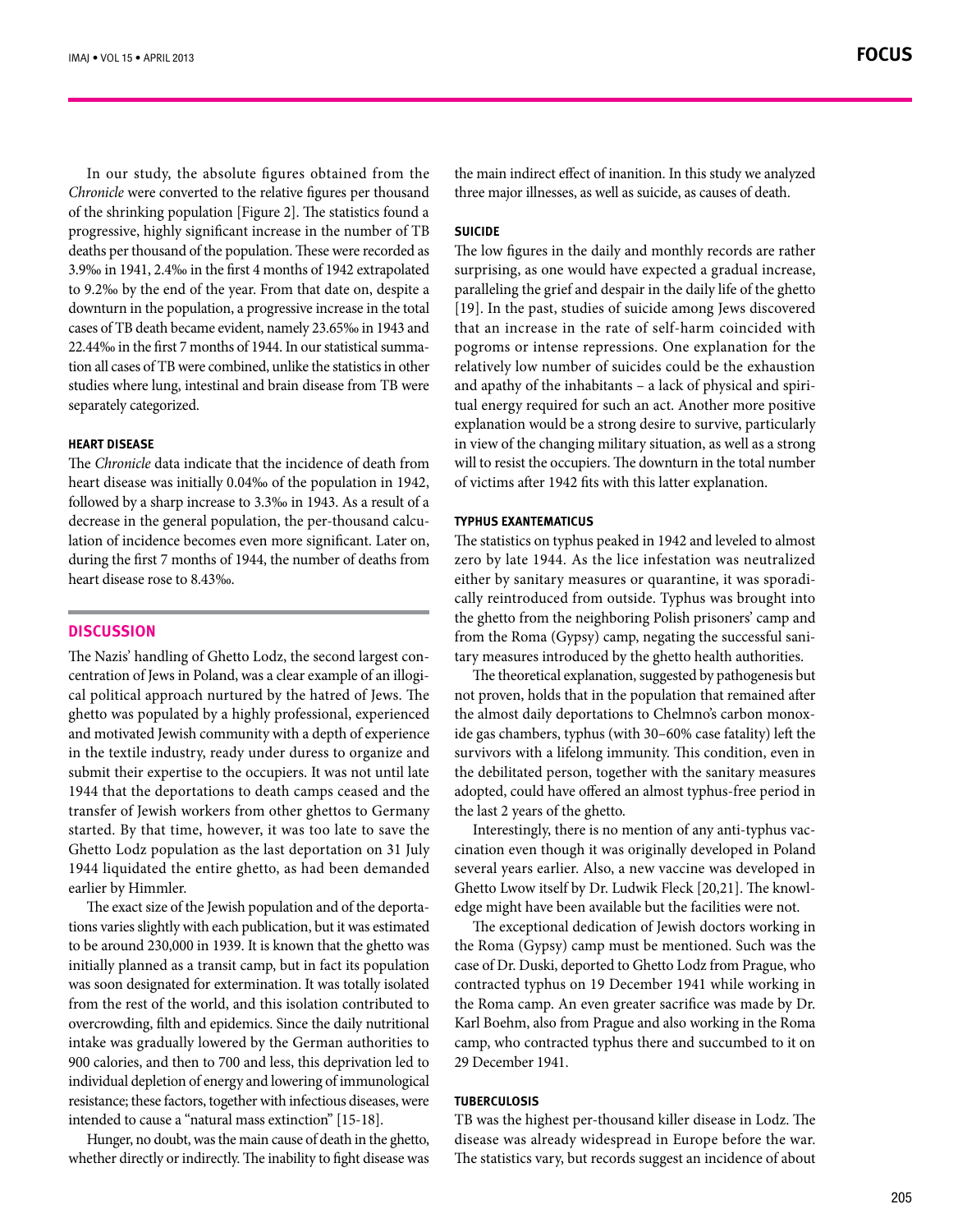1931-36). In an excellent previous analysis of the Lodz Ghetto, Trunk reported 24.2% in 1941 with a per-thousand incidence of 18.2‰ in the first half of 1942.

Treatment in the ghetto hospital comprised rest, slightly increased nutrition, and pneumothorax for compression of cavernoma – a triple treatment that briefly delayed the fatal plies and facilities forced the doctors in the hospital to make outcome. During the later years of the ghetto, the lack of supthe terrible ethical decision to abandon the hopeless cases and focus the scarce available resources on the amelioration of others [1].

Trunk's figures were somewhat at variance with our total cases. We counted an increase in cases, climbing eventually to 23.65‰ in 1943 and 22.5‰ in the first 7 months of 1944. TB was devastating, with 60% of the population infected by 1943, high mortality, no cure, and climbing toward extermination [7]. People with TB were not isolated; they moved freely in the ghetto, they worked in the kitchen, the hospital and factories, and the disease spread with no restrictions  $[1]$ . This incidence of infection, much above the pre-war level, headed toward a ants of the ghetto had not been deported by the Nazis in 1944, total infection of the population. Even if the remaining inhabitthe majority would have perished eventually from TB.

Interestingly, the onset of increased mortality from TB in the ghetto was somewhat tardy to appear, reaching the highest figures only in 1942-43, namely several-fold the retical explanation suggested, based on pathogenesis but not numbers per thousands in the pre-war population. The theobation period in TB, and the time that the cavernomatous proven, is that the disease appeared later because the inculung disease needs to spread, is longer than for many other diseases. Also, due to a diminished resistance, the incidence ceptible to TB, and since the proportion of non-working-age was affected by age. Young females are known to be more susghetto residents (the elderly and pre-adolescents) fell due to deaths and deportations, the proportion of young adults rose.

Once again, special mention is accorded to the exceptional commitment of the doctors working with expectorating patients. One such was Dr. Zdzislaw Swider, who died of TB on 23 February 1944.

#### **HEART DISEASE**

The analysis of deaths caused by heart diseases in the ghetto was the most difficult. Although the absolute numbers were recorded in the Chronicle, at least from mid-1942 onward the fied and neither was the age of the victims. Interpretation of precise type of heart disease leading to death was not identithis phenomenon must take into account the type of disease and the general nutritional conditions in the pre-war and wartime periods. It was presumed that the pre-war cases were of a hypertensive-arteriosclerotic type. The incidence

was recorded to be 23.0% on average for the years 1931-36. The figures in our study indicated, in per thousand of ghetto population, a significant increase to 3.3‰ by 1943 and even higher, to 8.15‰ by July 1944.

The exact nature of the "heart disease" recorded in the Lodz Ghetto was not identified. The cardiac diagnoses appearing in the Chronicle were "*choroba serce*" (heart disease), or later on "*herz schwach*" (heart weakness) or "*herz muskel schwach*" (heart muscle weakness), with no particular clinical or pathological specifications.

The relationship between the heart condition and starvation was clearly mentioned in several publications [1], being one of major interdependence. Based on calculations of the metabolic requirements, it was postulated that survival requires 2500-3000 calories a day. The decrease of nutritional intake to 900 and then 700 calories a day should have been sufficient only for 60-75 days of survival. Yet, the Jews in Ghetto Lodz survived much longer, even up to 2 years, on this semi-starvation diet, suggesting a decreased catabolism, a protective mechanism of preservation, a form of semi-hibernation. Gradually, functions were reduced to a minimal level in order to conserve energy [17,22-24]. What could explain this survival on such a reduced quantitative and qualitative diet?

Despite the excellent sanitary work in Ghetto Lodz and the exceptional dedication of the doctors, no research on cardiac disease was conducted. However, extensive research was conducted by Jewish doctors in Czyste hospital in the destine medical school that functioned there undetected Warsaw Ghetto, undertaken as part of the work of the clanby the Nazi authorities. The morbidity and mortality in the Warsaw and Lodz Ghettos have previously been compared [1,7]. The Warsaw Ghetto data reveal impressive ingenuity ing for such conditions. The Warsaw researchers' discoveries and professionalism on the part of the researchers, surpriswere recorded, smuggled out or hidden, buried and retrieved after the war. They were published in a comprehensive book, first in Polish as *Choroba Glodowa* in 1945, then in French as Maladie de famine in 1946, and finally translated into English and published with commentaries in 1979 in New York. Commenting on the cardiovascular studies, Myron Winick, editor of the American version of the book Hunger Disease, tive and disciplined investigator can do, even with extremely states: "The studies described demonstrate what an imaginalimited equipment and supplies" [16]. (which USS yearly free case Finding In fact period was treated to be a state as well as the interest of the interest of the interest of the interest of the interest of the interest of the interest of the interest of the i 8.28 We counter the beach is the period of the beach is the content of the interest in the space in the interest in the interest in the interest in the interest in the interest in the interest in the interest in the inter

The conditions in Lodz and Warsaw were indeed quite similar, regarding both the daily life and the diseases from which people suffered. Therefore, for the final conclusion, we cation of the "heart muscle weakness" found in Lodz. Our propose to make use of the Warsaw study for the identifireview found a clear differentiation between the pre-war arteriosclerotic cardiac dysfunction found in Jews and the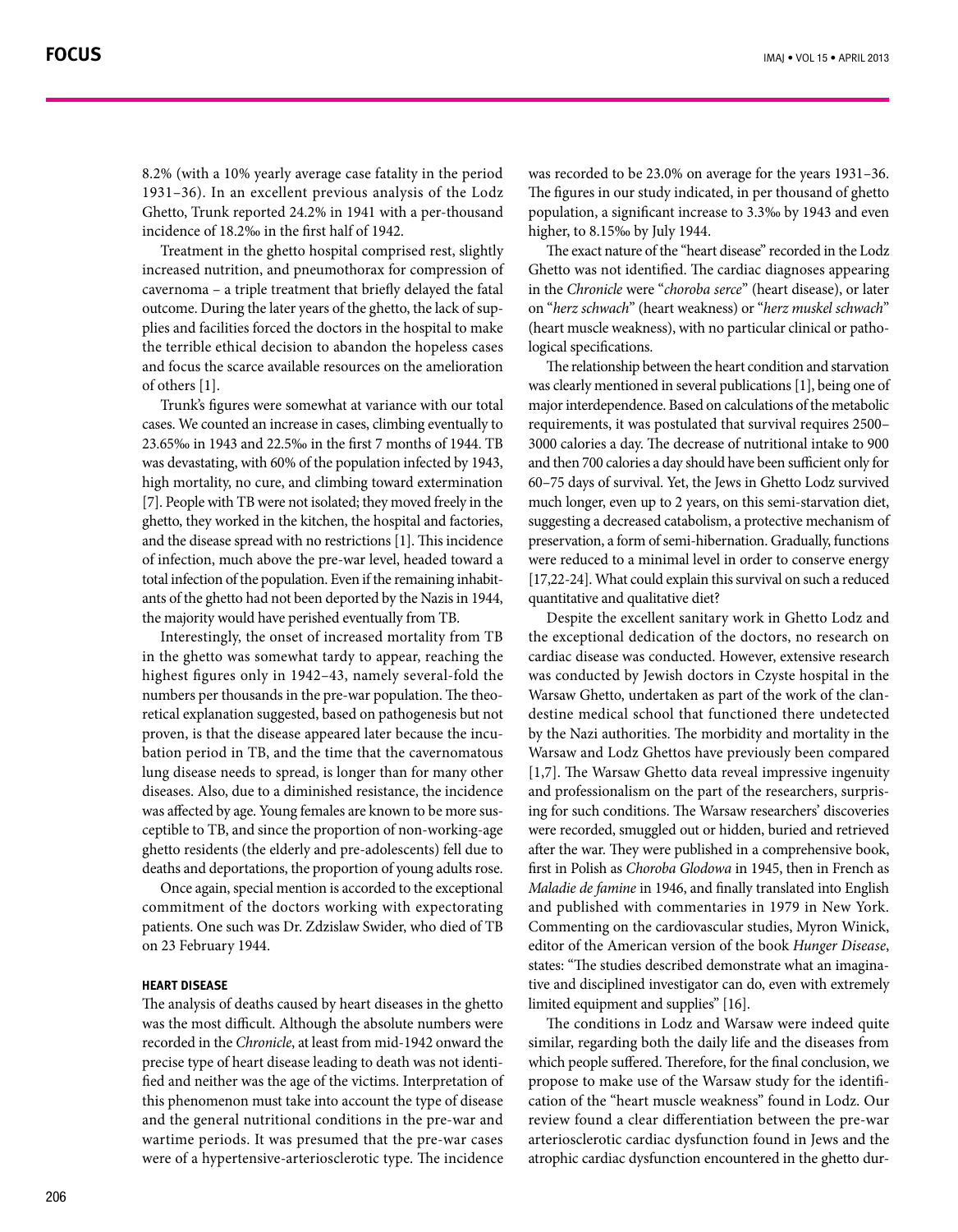ing the last 2 years of its existence, which occurred in young and middle-aged people who were still alive because of their ability to work.

Table 1 presents the essential differences between the two syndromes of cardiac dysfunction. The anergic reaction, i.e., the preservation against "myocardial starvation," allowed for a much longer survival compared with those with full metabolic expenditure. The syndrome of cachectic anergic cardiac dysfunction, appearing some 2 years into the life of the ghetto (with low caloric intake, a diet devoid of lipids, minimal protein addition, low levels of B-complex vitamins, nosed), is explained by the pathology found in macro- and trace elements and carbohydrates, with no diabetes diagmicroscopic studies of inanition.

The diagnoses of "heart failure" or "heart weakness" or "heart muscle weakness" are clarified by the autopsy findings: the size of the heart being "smaller than the person's fist," with atrophic cardiac walls and microscopic changes of fibers that are thin, with brown atrophy, lipofuscin pigmentation and fibrils. The theoretical explanation proposed for this cardiac interposition of connective tissue assumed to replace myodysfunction, based on pathogenesis but not proven, would be "myocardial starvation," particularly related to protein deprivation and thiamin (B1) deficiency, both of which are required for myocardial fiber renewal [25].

Particular mention should be made of Prof. Wilhelm Caspari, a well-known cancer researcher, reported to have succumbed to "cardiac failure" in the ghetto.

# **FINAL IMPRESSIONS**

The daily life and the medical services of the ghetto were detailed in the *Chronicle* and were analyzed by Trunk, Orbach and Sandhouse who commented on the various diseases and particularly on the mortalities in the ghetto. The hermetic isolation of the Jewish population in Lodz caused a growth of epidemics and diseases with high mortality. The total mortality in the population was  $7.2/1000$  in the years  $1940-42$ , compared to 1.52 in the Polish population during the same years, and to 0.9 in the pre-war Jewish population in Lodz  $[9,10]$ . The mortality figures for the ghetto are even higher in the years 1942-44.

An interesting phenomenon is the critical turnaround in mortality in late 1942/early 1943. It is perhaps a sign of tions that led to the upsurge in mortality. The decrease in the exhausted energy syndrome in TB and cardiac condithe incidence of typhus can be explained on immunological grounds, namely, the survivors obtained a lifelong immunity; the decrease in the rate of suicide could have been the result of a change in psychological reaction, i.e., from apathy to the desire to survive and defy the Nazis. This raises the question whether semi-starvation of 2 years duration is the period required for a multi-system collapse?

|                     | <b>Arteriosclerotic</b>                      | <b>Atrophic</b>                                                                                |
|---------------------|----------------------------------------------|------------------------------------------------------------------------------------------------|
| Blood pressure      | Hypertension                                 | Hypotension                                                                                    |
| Pulse               | Tachycardia                                  | Bradycardia                                                                                    |
| Circulation time    | Rapid                                        | Prolonged                                                                                      |
| Ventricular stroke  | Increased                                    | Reduced, with Q-T wave elongation                                                              |
| Tissue oxygenation  | Normal or increased                          | Reduced                                                                                        |
| Peripheral edema    | Legs, increasing                             | Abdomen, legs, pale, unchanging                                                                |
| Response to stimuli | Increased cardiac work                       | Anergic reaction                                                                               |
| Renal function      | Increased urine output                       | Decreased urine output                                                                         |
| Pulmonary function  | Hyperventilation, dyspnea,<br>congestion     | Hypoventilation, shallow breathing,<br>no congestion                                           |
| Autopsy: macro      | Ventricular hypertrophy<br>$(10-15$ mm wall) | Ventricular atrophy<br>$(1-3$ mm wall)                                                         |
| Autopsy: micro      | Enlarged myocardial fibers                   | Atrophic myocardial fibers, brown<br>pigmentation, lipofuscin, interposed<br>connective tissue |

In conclusion, the analysis of data obtained from the Chronicle vields the following impressions concerning the Lodz Ghetto:

- Isolation and control: The total isolation of the ghetto tion of sanitary conditions and the authorities' absolute from the outside world, with the consequent deterioracontrol of the food supply, suggest that the general aim of the Nazis was the extermination of the Jews in Lodz.
- **Infectious diseases:** The imposition of starvation by progressive quantitative caloric reduction and qualitative limitation of the food supply established the conditions for energy depletion, for immunological depression, and for an almost exponential increase of infectious diseases in the ghetto population, checked only by survivors' immu-<br>nity in the case of typhus.
- Heart disease: Another result of starvation was the restriction of protein and thiamine content in the food lar renewal, all resulting in myocardial "weakness," i.e., a phy found in the ghetto and the lack of cardiac myofibrilsupply, which could explain the macroscopic cardiac atronon-hypertensive, non-arteriosclerotic, non-hypertrophic heart dysfunction.
- Apart from the deportations to Chelmno and later to logical mass destruction of the Jewish population in the Auschwitz, the above features suggest a program of bionon-deported population of Ghetto Lodz.

# **Acknowledgments**

The authors wish to acknowledge the advice received from: Prof. C. Boughton, Infectious diseases, University of New South Wales, Sydney; Prof. D. Richmond, Cardiology, University of Sydney; Dr. A. Gal, Histo-pathologist, Laverty Pathology. Sydney, Australia; and Prof. K. Kwiet, Holocaust Historian, University of Sydney.